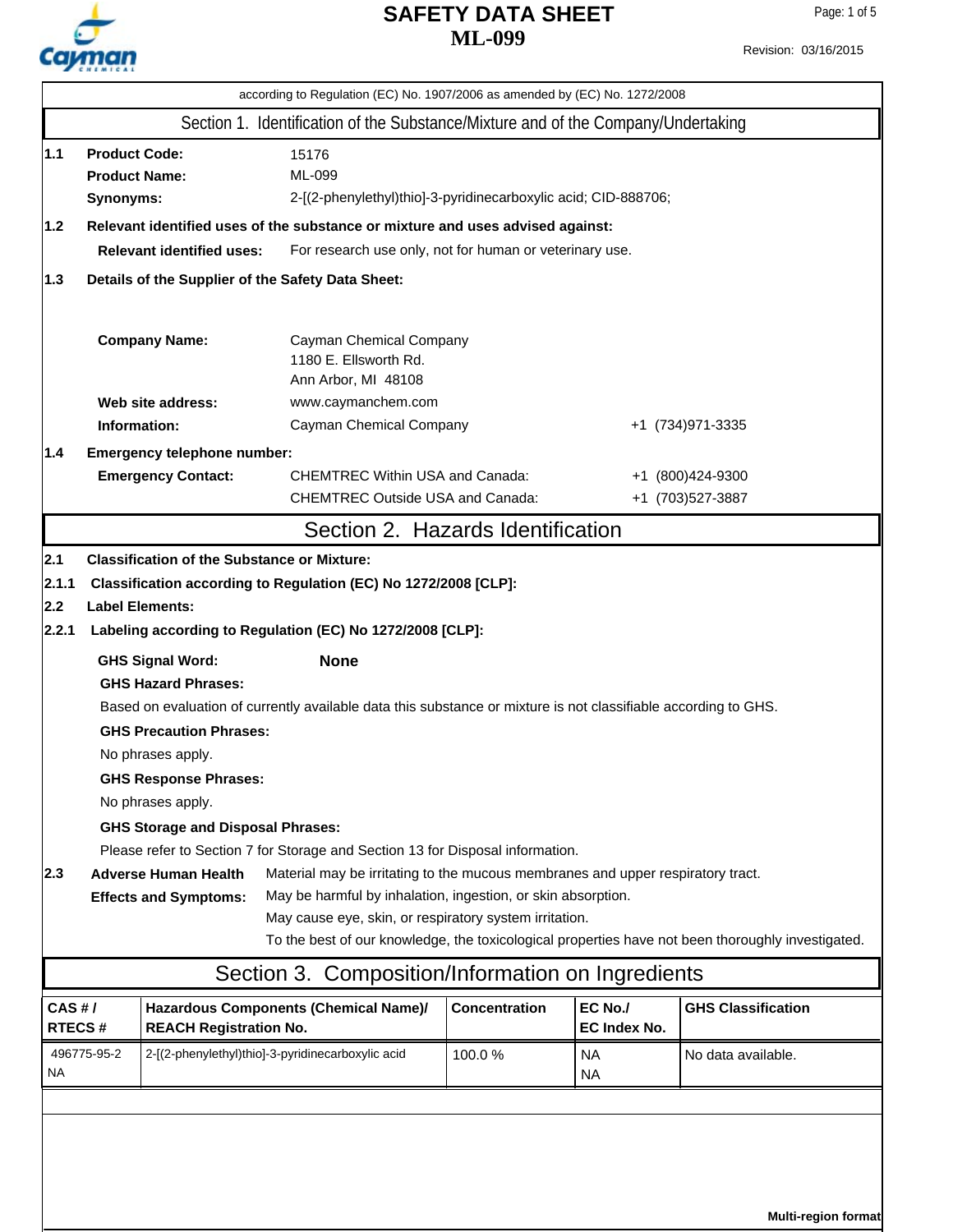

# **ML-099 SAFETY DATA SHEET**

|      |                      |                                 |                                                                           | Section 4. First Aid Measures     |                                                                                                                                                                                             |                     |
|------|----------------------|---------------------------------|---------------------------------------------------------------------------|-----------------------------------|---------------------------------------------------------------------------------------------------------------------------------------------------------------------------------------------|---------------------|
| 4.1  |                      | <b>Description of First Aid</b> | No data available.                                                        |                                   |                                                                                                                                                                                             |                     |
|      | <b>Measures:</b>     |                                 |                                                                           |                                   |                                                                                                                                                                                             |                     |
|      |                      | In Case of Inhalation:          | Get immediate medical attention.                                          |                                   | Remove to fresh air. If not breathing, give artificial respiration or give oxygen by trained personnel.                                                                                     |                     |
|      |                      | In Case of Skin Contact:        |                                                                           |                                   | Immediately wash skin with soap and plenty of water for at least 15 minutes. Remove contaminated<br>clothing. Get medical attention if symptoms occur. Wash clothing before reuse.          |                     |
|      |                      | In Case of Eye Contact:         | and tested by medical personnel.                                          |                                   | Hold eyelids apart and flush eyes with plenty of water for at least 15 minutes. Have eyes examined                                                                                          |                     |
|      |                      | In Case of Ingestion:           | medical personnel.                                                        |                                   | Wash out mouth with water provided person is conscious. Never give anything by mouth to an<br>unconscious person. Get medical attention. Do NOT induce vomiting unless directed to do so by |                     |
|      |                      |                                 |                                                                           | Section 5. Fire Fighting Measures |                                                                                                                                                                                             |                     |
| 5.1  |                      |                                 |                                                                           |                                   | Use alcohol-resistant foam, carbon dioxide, water, or dry chemical spray.                                                                                                                   |                     |
|      | Media:               | <b>Suitable Extinguishing</b>   | Use water spray to cool fire-exposed containers.                          |                                   |                                                                                                                                                                                             |                     |
|      |                      |                                 | Unsuitable Extinguishing A solid water stream may be inefficient.         |                                   |                                                                                                                                                                                             |                     |
|      | Media:               |                                 |                                                                           |                                   |                                                                                                                                                                                             |                     |
| 5.2  |                      |                                 | Flammable Properties and No data available.                               |                                   |                                                                                                                                                                                             |                     |
|      | Hazards:             |                                 |                                                                           |                                   |                                                                                                                                                                                             |                     |
|      | Flash Pt:            |                                 | No data.                                                                  |                                   |                                                                                                                                                                                             |                     |
|      |                      | <b>Explosive Limits:</b>        | LEL: No data.                                                             |                                   | UEL: No data.                                                                                                                                                                               |                     |
|      |                      | <b>Autoignition Pt:</b>         | No data.                                                                  |                                   |                                                                                                                                                                                             |                     |
| 5.3  |                      |                                 |                                                                           |                                   | Fire Fighting Instructions: As in any fire, wear self-contained breathing apparatus pressure-demand (NIOSH approved or                                                                      |                     |
|      |                      |                                 |                                                                           |                                   | equivalent), and full protective gear to prevent contact with skin and eyes.                                                                                                                |                     |
|      |                      |                                 | Section 6. Accidental Release Measures                                    |                                   |                                                                                                                                                                                             |                     |
| 6.1  |                      | <b>Protective Precautions,</b>  |                                                                           |                                   | Avoid raising and breathing dust, and provide adequate ventilation.                                                                                                                         |                     |
|      |                      |                                 |                                                                           |                                   | Protective Equipment and As conditions warrant, wear a NIOSH approved self-contained breathing apparatus, or respirator,                                                                    |                     |
|      |                      | <b>Emergency Procedures:</b>    |                                                                           |                                   | and appropriate personal protection (rubber boots, safety goggles, and heavy rubber gloves).                                                                                                |                     |
| 6.2  | <b>Environmental</b> |                                 |                                                                           |                                   | Take steps to avoid release into the environment, if safe to do so.                                                                                                                         |                     |
|      | <b>Precautions:</b>  |                                 |                                                                           |                                   |                                                                                                                                                                                             |                     |
| 6.3  |                      |                                 | Methods and Material For Contain spill and collect, as appropriate.       |                                   |                                                                                                                                                                                             |                     |
|      | Up:                  |                                 |                                                                           |                                   | Containment and Cleaning Transfer to a chemical waste container for disposal in accordance with local regulations.                                                                          |                     |
|      |                      |                                 |                                                                           | Section 7. Handling and Storage   |                                                                                                                                                                                             |                     |
| 7.1  |                      |                                 | Precautions To Be Taken Avoid breathing dust/fume/gas/mist/vapours/spray. |                                   |                                                                                                                                                                                             |                     |
|      | in Handling:         |                                 | Avoid prolonged or repeated exposure.                                     |                                   |                                                                                                                                                                                             |                     |
| 7.2  |                      |                                 | Precautions To Be Taken Keep container tightly closed.                    |                                   |                                                                                                                                                                                             |                     |
|      | in Storing:          |                                 |                                                                           |                                   | Store in accordance with information listed on the product insert.                                                                                                                          |                     |
|      |                      |                                 |                                                                           |                                   | Section 8. Exposure Controls/Personal Protection                                                                                                                                            |                     |
| 8.1  |                      | <b>Exposure Parameters:</b>     |                                                                           |                                   |                                                                                                                                                                                             |                     |
| CAS# |                      | <b>Partial Chemical Name</b>    |                                                                           | <b>Britain EH40</b>               | <b>France VL</b>                                                                                                                                                                            | <b>Europe</b>       |
|      |                      |                                 |                                                                           | No data.                          | No data.                                                                                                                                                                                    | No data.            |
|      | 496775-95-2          | ylic acid                       | 2-[(2-phenylethyl)thio]-3-pyridinecarbox                                  |                                   |                                                                                                                                                                                             |                     |
|      |                      |                                 |                                                                           |                                   |                                                                                                                                                                                             | Multi-region format |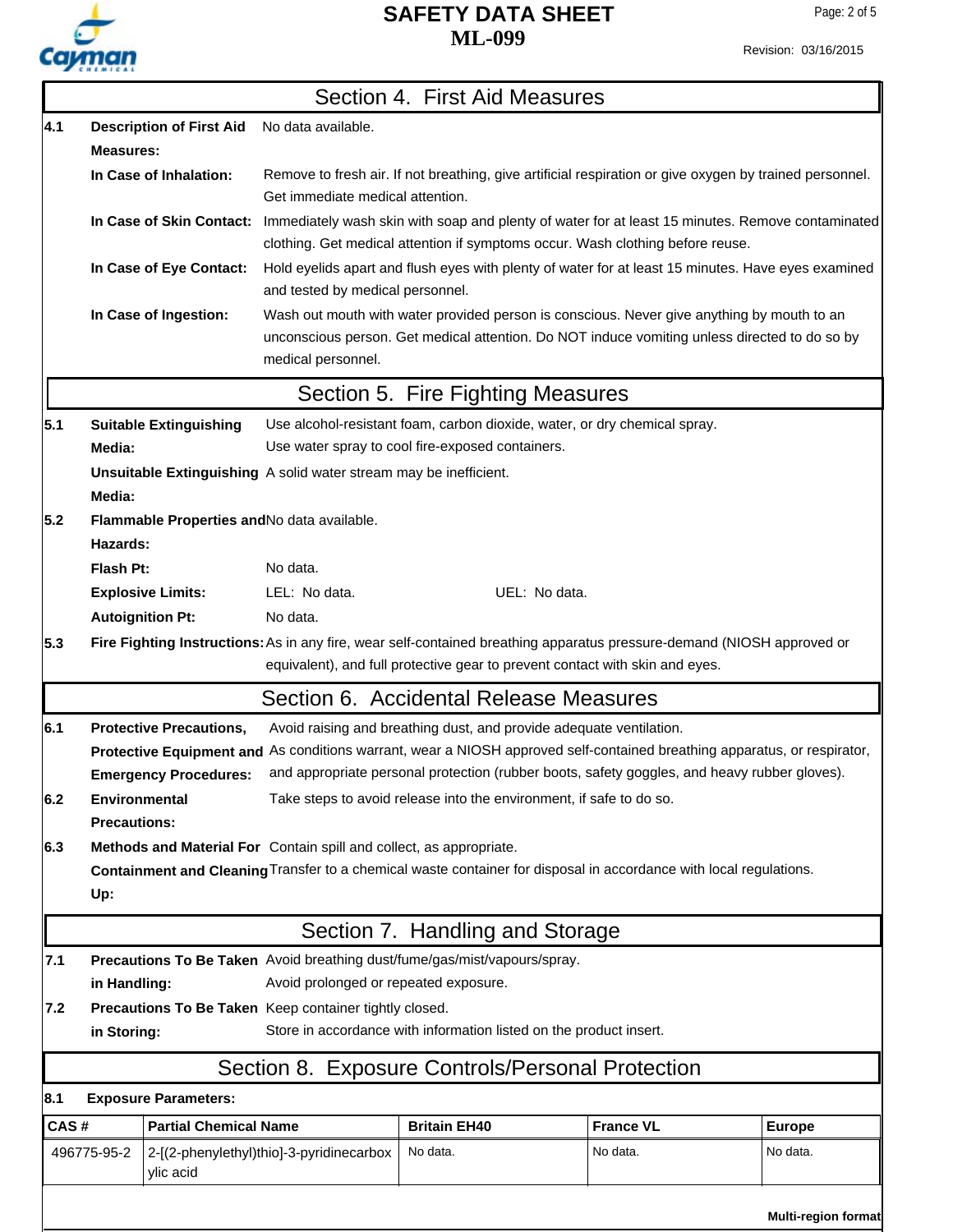

# **ML-099 SAFETY DATA SHEET**

| CAS#   |                       | <b>Partial Chemical Name</b>                              |                                                                                                       | <b>OSHA TWA</b>                             | <b>ACGIH TWA</b>                                                              | <b>Other Limits</b> |  |  |
|--------|-----------------------|-----------------------------------------------------------|-------------------------------------------------------------------------------------------------------|---------------------------------------------|-------------------------------------------------------------------------------|---------------------|--|--|
|        | 496775-95-2           | 2-[(2-phenylethyl)thio]-3-pyridinecarbox<br>ylic acid     |                                                                                                       | No data.                                    | No data.                                                                      | No data.            |  |  |
| 8.2    |                       | <b>Exposure Controls:</b>                                 |                                                                                                       |                                             |                                                                               |                     |  |  |
| 8.2.1  |                       | <b>Engineering Controls</b>                               | Use process enclosures, local exhaust ventilation, or other engineering controls to control airborne  |                                             |                                                                               |                     |  |  |
|        | (Ventilation etc.):   |                                                           |                                                                                                       | levels below recommended exposure limits.   |                                                                               |                     |  |  |
| 8.2.2  |                       | <b>Personal protection equipment:</b>                     |                                                                                                       |                                             |                                                                               |                     |  |  |
|        |                       | <b>Eye Protection:</b>                                    | Safety glasses                                                                                        |                                             |                                                                               |                     |  |  |
|        |                       | <b>Protective Gloves:</b>                                 | Compatible chemical-resistant gloves                                                                  |                                             |                                                                               |                     |  |  |
|        |                       | Other Protective Clothing: Lab coat                       |                                                                                                       |                                             |                                                                               |                     |  |  |
|        |                       | <b>Respiratory Equipment</b>                              | NIOSH approved respirator, as conditions warrant.                                                     |                                             |                                                                               |                     |  |  |
|        | (Specify Type):       |                                                           |                                                                                                       |                                             |                                                                               |                     |  |  |
|        |                       |                                                           | Work/Hygienic/Maintenan Do not take internally.                                                       |                                             |                                                                               |                     |  |  |
|        | ce Practices:         |                                                           | Facilities storing or utilizing this material should be equipped with an eyewash and a safety shower. |                                             |                                                                               |                     |  |  |
|        |                       |                                                           | Wash thoroughly after handling.                                                                       |                                             |                                                                               |                     |  |  |
|        |                       |                                                           | No data available.                                                                                    |                                             |                                                                               |                     |  |  |
|        |                       |                                                           |                                                                                                       | Section 9. Physical and Chemical Properties |                                                                               |                     |  |  |
| 9.1    |                       |                                                           | <b>Information on Basic Physical and Chemical Properties</b>                                          |                                             |                                                                               |                     |  |  |
|        |                       | <b>Physical States:</b>                                   | $\lceil$ $\rfloor$ Gas                                                                                | [ ] Liquid<br>[X] Solid                     |                                                                               |                     |  |  |
|        |                       | <b>Appearance and Odor:</b>                               | A crystalline solid                                                                                   |                                             |                                                                               |                     |  |  |
|        | <b>Melting Point:</b> |                                                           | No data.                                                                                              |                                             |                                                                               |                     |  |  |
|        | <b>Boiling Point:</b> |                                                           | No data.                                                                                              |                                             |                                                                               |                     |  |  |
|        | Flash Pt:             |                                                           | No data.                                                                                              |                                             |                                                                               |                     |  |  |
|        |                       | <b>Evaporation Rate:</b>                                  | No data.<br>LEL: No data.                                                                             |                                             |                                                                               |                     |  |  |
|        |                       | <b>Explosive Limits:</b><br>Vapor Pressure (vs. Air or mm | No data.                                                                                              |                                             | UEL: No data.                                                                 |                     |  |  |
|        | Hg):                  |                                                           |                                                                                                       |                                             |                                                                               |                     |  |  |
|        |                       | Vapor Density (vs. Air = 1):                              | No data.                                                                                              |                                             |                                                                               |                     |  |  |
|        |                       | Specific Gravity (Water = 1):                             | No data.                                                                                              |                                             |                                                                               |                     |  |  |
|        |                       | <b>Solubility in Water:</b>                               | No data.                                                                                              |                                             |                                                                               |                     |  |  |
|        |                       | <b>Solubility Notes:</b>                                  | $~10$ mg/ml in DMSO;                                                                                  |                                             |                                                                               |                     |  |  |
|        |                       | <b>Autoignition Pt:</b>                                   | No data.                                                                                              |                                             |                                                                               |                     |  |  |
| 9.2    |                       | <b>Other Information</b>                                  |                                                                                                       |                                             |                                                                               |                     |  |  |
|        |                       | <b>Percent Volatile:</b>                                  | No data.                                                                                              |                                             |                                                                               |                     |  |  |
|        |                       | <b>Molecular Formula &amp; Weight:</b>                    | C14H13NO2S                                                                                            | 259.3                                       |                                                                               |                     |  |  |
|        |                       |                                                           |                                                                                                       | Section 10. Stability and Reactivity        |                                                                               |                     |  |  |
| 10.1   | <b>Reactivity:</b>    |                                                           | No data available.                                                                                    |                                             |                                                                               |                     |  |  |
| $10.2$ | Stability:            |                                                           | Unstable [ ]                                                                                          | Stable $[X]$                                |                                                                               |                     |  |  |
| 10.3   |                       | <b>Stability Note(s):</b>                                 |                                                                                                       |                                             | Stable if stored in accordance with information listed on the product insert. |                     |  |  |
|        |                       | <b>Polymerization:</b>                                    | Will occur [ ]                                                                                        | Will not occur [X]                          |                                                                               |                     |  |  |
| 10.4   |                       | <b>Conditions To Avoid:</b>                               | No data available.                                                                                    |                                             |                                                                               |                     |  |  |
| 10.5   |                       |                                                           | Incompatibility - Materials No data available.                                                        |                                             |                                                                               |                     |  |  |
|        | <b>To Avoid:</b>      |                                                           |                                                                                                       |                                             |                                                                               |                     |  |  |
| 10.6   | <b>Hazardous</b>      |                                                           | No data available.                                                                                    |                                             |                                                                               |                     |  |  |
|        |                       | <b>Decomposition Or</b>                                   |                                                                                                       |                                             |                                                                               |                     |  |  |
|        | <b>Byproducts:</b>    |                                                           |                                                                                                       |                                             |                                                                               |                     |  |  |
|        |                       |                                                           |                                                                                                       |                                             |                                                                               | Multi-region format |  |  |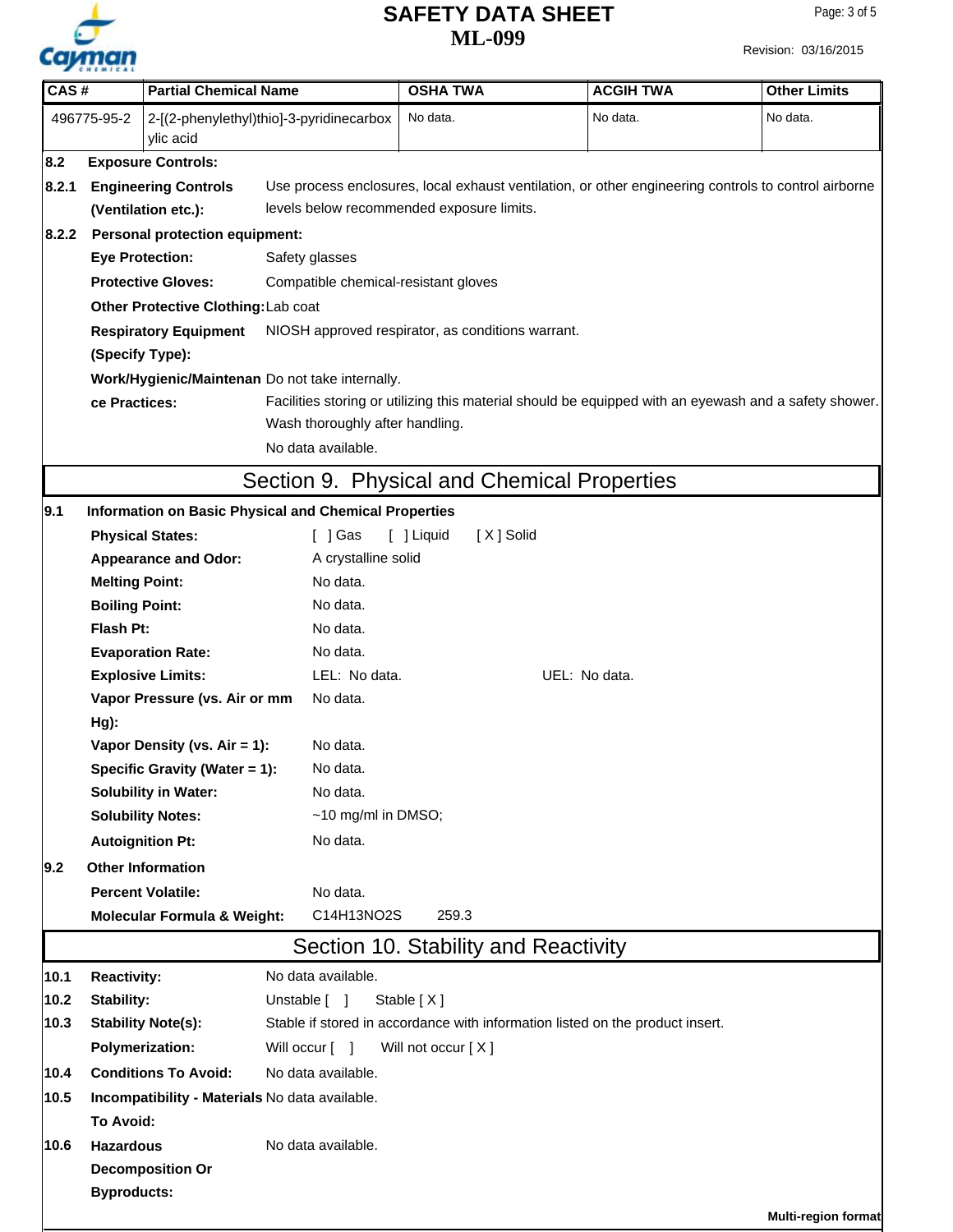

# **ML-099 SAFETY DATA SHEET**

'n

Revision: 03/16/2015

| 11.1<br>Information on<br>CAS#<br><b>Toxicity:</b><br><b>Persistence and</b><br>Degradability:<br><b>Potential:</b><br><b>Mobility in Soil:</b><br>assessment:<br><b>DOT Hazard Class:</b><br><b>UN/NA Number:</b><br><b>ADR/RID Shipping Name:</b><br><b>UN Number:</b><br><b>Hazard Class:</b> | The toxicological effects of this product have not been thoroughly studied.<br><b>Toxicological Effects:</b><br><b>Hazardous Components (Chemical Name)</b><br>2-[(2-phenylethyl)thio]-3-pyridinecarboxylic acid<br>Section 12. Ecological Information<br>Avoid release into the environment.<br>Runoff from fire control or dilution water may cause pollution.<br>No data available.<br><b>Bioaccumulative</b><br>No data available.<br>No data available.<br><b>Results of PBT and vPvB</b> No data available.<br>Other adverse effects:<br>No data available.<br>Section 13. Disposal Considerations<br>Waste Disposal Method: Dispose in accordance with local, state, and federal regulations.<br>Section 14. Transport Information<br><b>LAND TRANSPORT (US DOT):</b><br><b>DOT Proper Shipping Name:</b><br>Not dangerous goods.<br><b>LAND TRANSPORT (European ADR/RID):</b> | <b>NTP</b><br>n.a.                                           | <b>IARC</b><br>n.a. | <b>ACGIH</b><br>n.a. | <b>OSHA</b><br>n.a. |
|--------------------------------------------------------------------------------------------------------------------------------------------------------------------------------------------------------------------------------------------------------------------------------------------------|---------------------------------------------------------------------------------------------------------------------------------------------------------------------------------------------------------------------------------------------------------------------------------------------------------------------------------------------------------------------------------------------------------------------------------------------------------------------------------------------------------------------------------------------------------------------------------------------------------------------------------------------------------------------------------------------------------------------------------------------------------------------------------------------------------------------------------------------------------------------------------------|--------------------------------------------------------------|---------------------|----------------------|---------------------|
|                                                                                                                                                                                                                                                                                                  |                                                                                                                                                                                                                                                                                                                                                                                                                                                                                                                                                                                                                                                                                                                                                                                                                                                                                       |                                                              |                     |                      |                     |
| 496775-95-2                                                                                                                                                                                                                                                                                      |                                                                                                                                                                                                                                                                                                                                                                                                                                                                                                                                                                                                                                                                                                                                                                                                                                                                                       |                                                              |                     |                      |                     |
|                                                                                                                                                                                                                                                                                                  |                                                                                                                                                                                                                                                                                                                                                                                                                                                                                                                                                                                                                                                                                                                                                                                                                                                                                       |                                                              |                     |                      |                     |
| 12.1                                                                                                                                                                                                                                                                                             |                                                                                                                                                                                                                                                                                                                                                                                                                                                                                                                                                                                                                                                                                                                                                                                                                                                                                       |                                                              |                     |                      |                     |
|                                                                                                                                                                                                                                                                                                  |                                                                                                                                                                                                                                                                                                                                                                                                                                                                                                                                                                                                                                                                                                                                                                                                                                                                                       |                                                              |                     |                      |                     |
| 12.2<br>12.3<br>12.4<br>12.5<br>12.6<br>13.1<br>14.1<br>14.1<br>14.3                                                                                                                                                                                                                             |                                                                                                                                                                                                                                                                                                                                                                                                                                                                                                                                                                                                                                                                                                                                                                                                                                                                                       |                                                              |                     |                      |                     |
|                                                                                                                                                                                                                                                                                                  |                                                                                                                                                                                                                                                                                                                                                                                                                                                                                                                                                                                                                                                                                                                                                                                                                                                                                       |                                                              |                     |                      |                     |
|                                                                                                                                                                                                                                                                                                  |                                                                                                                                                                                                                                                                                                                                                                                                                                                                                                                                                                                                                                                                                                                                                                                                                                                                                       |                                                              |                     |                      |                     |
|                                                                                                                                                                                                                                                                                                  |                                                                                                                                                                                                                                                                                                                                                                                                                                                                                                                                                                                                                                                                                                                                                                                                                                                                                       |                                                              |                     |                      |                     |
|                                                                                                                                                                                                                                                                                                  |                                                                                                                                                                                                                                                                                                                                                                                                                                                                                                                                                                                                                                                                                                                                                                                                                                                                                       |                                                              |                     |                      |                     |
|                                                                                                                                                                                                                                                                                                  |                                                                                                                                                                                                                                                                                                                                                                                                                                                                                                                                                                                                                                                                                                                                                                                                                                                                                       |                                                              |                     |                      |                     |
|                                                                                                                                                                                                                                                                                                  |                                                                                                                                                                                                                                                                                                                                                                                                                                                                                                                                                                                                                                                                                                                                                                                                                                                                                       |                                                              |                     |                      |                     |
|                                                                                                                                                                                                                                                                                                  |                                                                                                                                                                                                                                                                                                                                                                                                                                                                                                                                                                                                                                                                                                                                                                                                                                                                                       |                                                              |                     |                      |                     |
|                                                                                                                                                                                                                                                                                                  |                                                                                                                                                                                                                                                                                                                                                                                                                                                                                                                                                                                                                                                                                                                                                                                                                                                                                       |                                                              |                     |                      |                     |
|                                                                                                                                                                                                                                                                                                  |                                                                                                                                                                                                                                                                                                                                                                                                                                                                                                                                                                                                                                                                                                                                                                                                                                                                                       |                                                              |                     |                      |                     |
|                                                                                                                                                                                                                                                                                                  |                                                                                                                                                                                                                                                                                                                                                                                                                                                                                                                                                                                                                                                                                                                                                                                                                                                                                       |                                                              |                     |                      |                     |
|                                                                                                                                                                                                                                                                                                  |                                                                                                                                                                                                                                                                                                                                                                                                                                                                                                                                                                                                                                                                                                                                                                                                                                                                                       |                                                              |                     |                      |                     |
|                                                                                                                                                                                                                                                                                                  |                                                                                                                                                                                                                                                                                                                                                                                                                                                                                                                                                                                                                                                                                                                                                                                                                                                                                       |                                                              |                     |                      |                     |
|                                                                                                                                                                                                                                                                                                  |                                                                                                                                                                                                                                                                                                                                                                                                                                                                                                                                                                                                                                                                                                                                                                                                                                                                                       |                                                              |                     |                      |                     |
|                                                                                                                                                                                                                                                                                                  |                                                                                                                                                                                                                                                                                                                                                                                                                                                                                                                                                                                                                                                                                                                                                                                                                                                                                       |                                                              |                     |                      |                     |
|                                                                                                                                                                                                                                                                                                  |                                                                                                                                                                                                                                                                                                                                                                                                                                                                                                                                                                                                                                                                                                                                                                                                                                                                                       |                                                              |                     |                      |                     |
|                                                                                                                                                                                                                                                                                                  |                                                                                                                                                                                                                                                                                                                                                                                                                                                                                                                                                                                                                                                                                                                                                                                                                                                                                       |                                                              |                     |                      |                     |
|                                                                                                                                                                                                                                                                                                  | Not dangerous goods.                                                                                                                                                                                                                                                                                                                                                                                                                                                                                                                                                                                                                                                                                                                                                                                                                                                                  |                                                              |                     |                      |                     |
|                                                                                                                                                                                                                                                                                                  |                                                                                                                                                                                                                                                                                                                                                                                                                                                                                                                                                                                                                                                                                                                                                                                                                                                                                       |                                                              |                     |                      |                     |
|                                                                                                                                                                                                                                                                                                  | AIR TRANSPORT (ICAO/IATA):                                                                                                                                                                                                                                                                                                                                                                                                                                                                                                                                                                                                                                                                                                                                                                                                                                                            |                                                              |                     |                      |                     |
|                                                                                                                                                                                                                                                                                                  | <b>ICAO/IATA Shipping Name:</b><br>Not dangerous goods.                                                                                                                                                                                                                                                                                                                                                                                                                                                                                                                                                                                                                                                                                                                                                                                                                               |                                                              |                     |                      |                     |
| <b>Additional Transport</b>                                                                                                                                                                                                                                                                      | Transport in accordance with local, state, and federal regulations.                                                                                                                                                                                                                                                                                                                                                                                                                                                                                                                                                                                                                                                                                                                                                                                                                   |                                                              |                     |                      |                     |
| Information:                                                                                                                                                                                                                                                                                     |                                                                                                                                                                                                                                                                                                                                                                                                                                                                                                                                                                                                                                                                                                                                                                                                                                                                                       |                                                              |                     |                      |                     |
|                                                                                                                                                                                                                                                                                                  | Section 15. Regulatory Information                                                                                                                                                                                                                                                                                                                                                                                                                                                                                                                                                                                                                                                                                                                                                                                                                                                    |                                                              |                     |                      |                     |
|                                                                                                                                                                                                                                                                                                  | EPA SARA (Superfund Amendments and Reauthorization Act of 1986) Lists                                                                                                                                                                                                                                                                                                                                                                                                                                                                                                                                                                                                                                                                                                                                                                                                                 |                                                              |                     |                      |                     |
| CAS#                                                                                                                                                                                                                                                                                             | <b>Hazardous Components (Chemical Name)</b>                                                                                                                                                                                                                                                                                                                                                                                                                                                                                                                                                                                                                                                                                                                                                                                                                                           | S. 302 (EHS)                                                 | S. 304 RQ           |                      | S. 313 (TRI)        |
| 496775-95-2                                                                                                                                                                                                                                                                                      | 2-[(2-phenylethyl)thio]-3-pyridinecarboxylic acid                                                                                                                                                                                                                                                                                                                                                                                                                                                                                                                                                                                                                                                                                                                                                                                                                                     | No                                                           | No                  | No.                  |                     |
| CAS#                                                                                                                                                                                                                                                                                             | <b>Hazardous Components (Chemical Name)</b>                                                                                                                                                                                                                                                                                                                                                                                                                                                                                                                                                                                                                                                                                                                                                                                                                                           | <b>Other US EPA or State Lists</b>                           |                     |                      |                     |
| 496775-95-2<br>2-[(2-phenylethyl)thio]-3-pyridinecarboxylic acid                                                                                                                                                                                                                                 |                                                                                                                                                                                                                                                                                                                                                                                                                                                                                                                                                                                                                                                                                                                                                                                                                                                                                       | CAA HAP, ODC: No; CWA NPDES: No; TSCA: No; CA<br>PROP.65: No |                     |                      |                     |